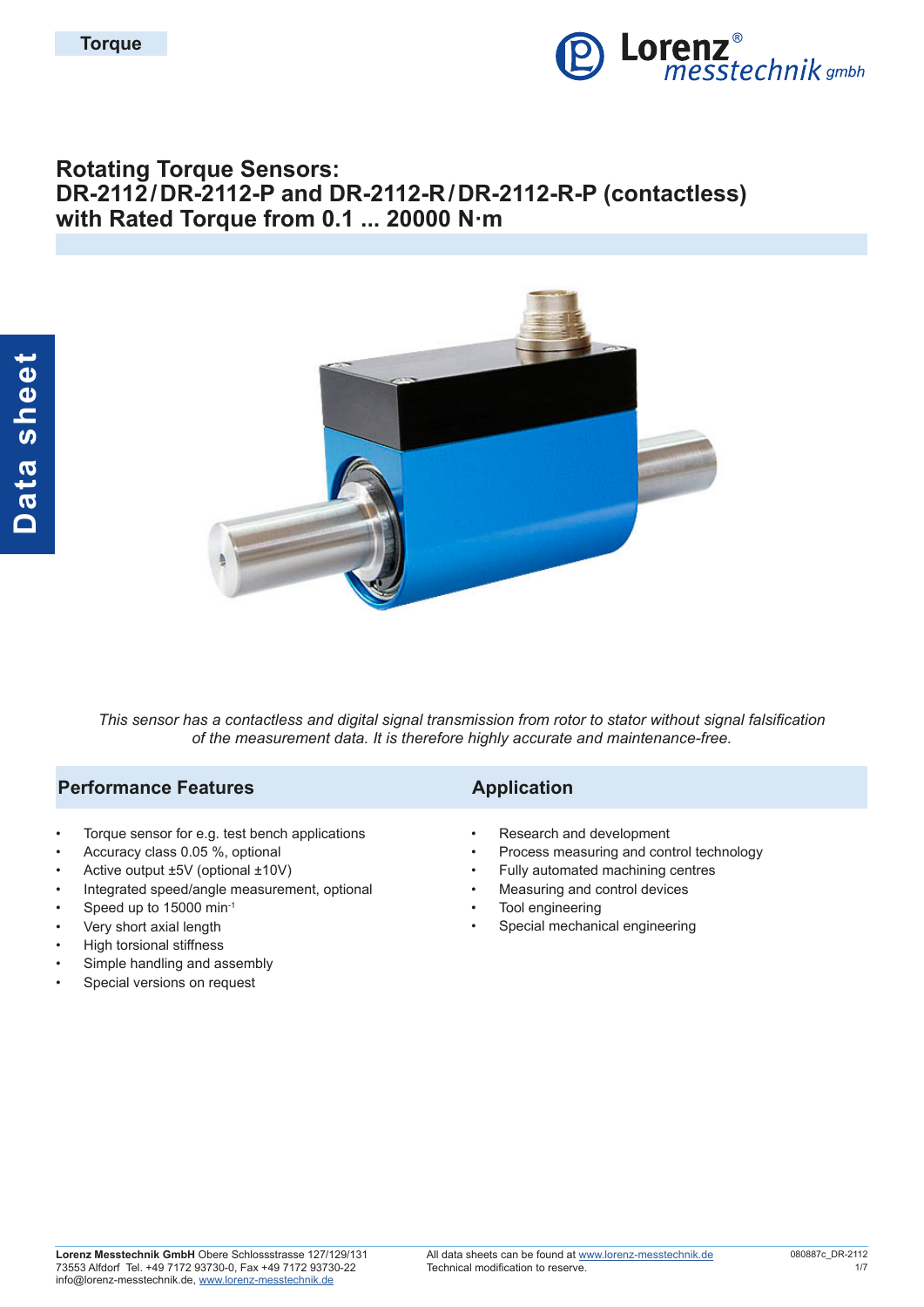#### **Dimensions of DR-2112/DR-2112-P and DR-2112-R/DR-2112-R-P in mm**



| <b>Rated Torque</b><br>$[N \cdot m]$ | Dimensions [mm]<br>ØΠ | Weight<br>[kg] |
|--------------------------------------|-----------------------|----------------|
| 0.1/0.2/0.5/1/2/5                    |                       | 0.2            |
| 10                                   | 10                    | 0.2            |



| <b>Rated Torque</b> | Dimensions [mm] |       |      |    |    |    |    |    |   |      | Weight |    |      |
|---------------------|-----------------|-------|------|----|----|----|----|----|---|------|--------|----|------|
| $[N \cdot m]$       |                 |       | C.   | ØΕ |    |    |    | D  |   |      |        |    | [kg] |
| 20/30               | 71.5            | 111.5 | 20   | 18 | 18 | 40 | 59 | 20 |   | 41.5 | 56.5   | 12 | 0.5  |
| 50/100              | 71.5            | 147.5 | 38   | 18 | 36 | 40 | 59 | 20 | 5 | 41.5 | 56.5   | 12 | 0.6  |
| 200/500             | 72.5            | 159.5 | 43.5 | 32 | 38 | 58 | 76 | 29 | 6 | 29.5 | 51.5   | 15 | 1.5  |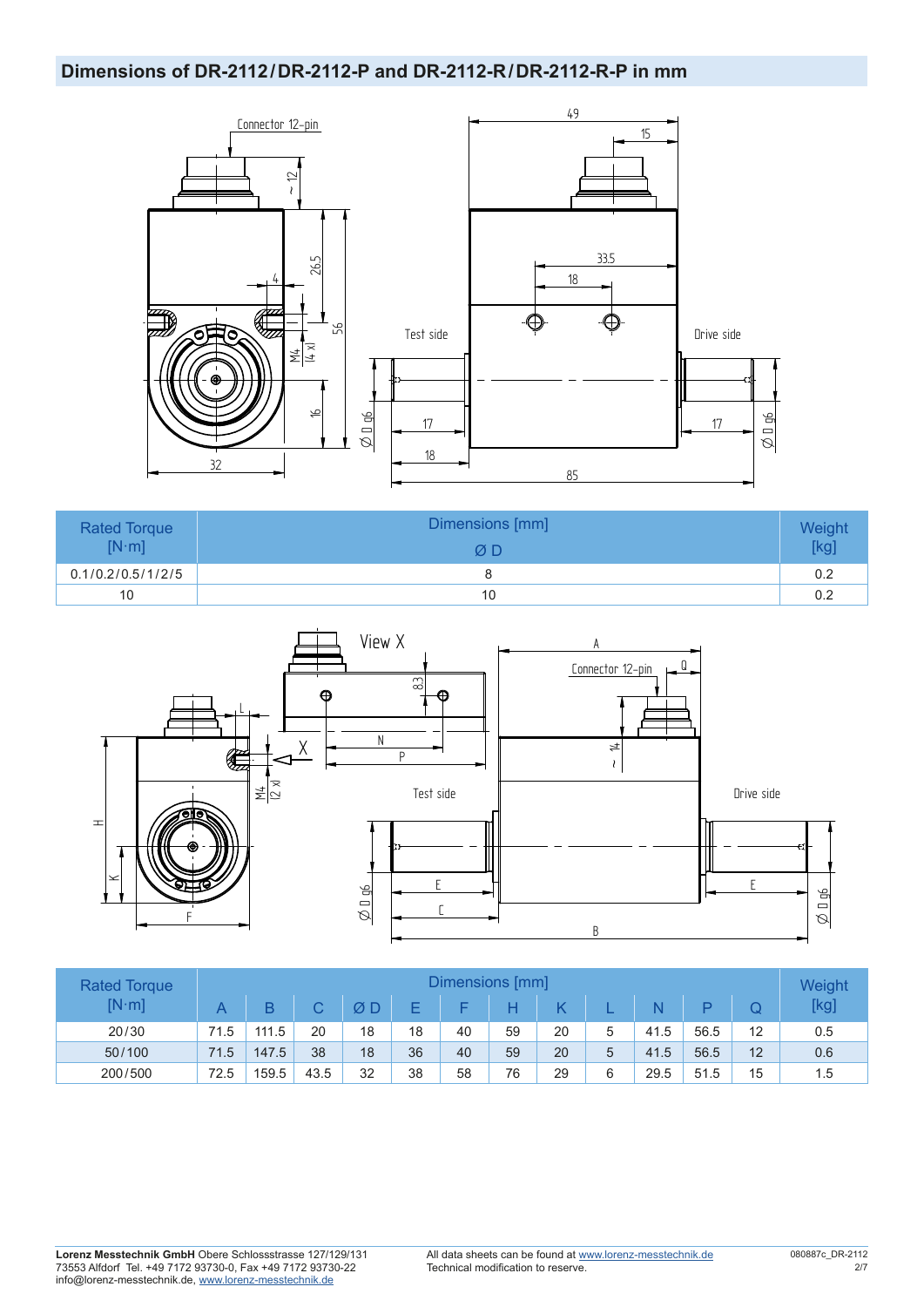## **Dimensions of DR-2112/DR-2112-P and DR-2112-R/DR-2112-R-P in mm**





| <b>Rated Torque</b> | Dimensions [mm] |     |     |     |     |     |     |      |      |     | Weight |
|---------------------|-----------------|-----|-----|-----|-----|-----|-----|------|------|-----|--------|
| $[N \cdot m]$       |                 |     |     |     |     |     |     |      | M    |     | [kg]   |
| 1000                | 130             | 262 | 66  | 50  | 58  | 115 | 136 | 57.5 | 64.5 | ~17 | 7.2    |
| 2000/5000           | 135             | 377 | 121 | 70  | 110 | 139 | 161 | 69.5 | 67.5 | ~17 | 15.5   |
| 10000/20000         | 190             | 470 | 140 | 110 | 120 | 210 | 233 | 105  | 95   | ~17 | 47.5   |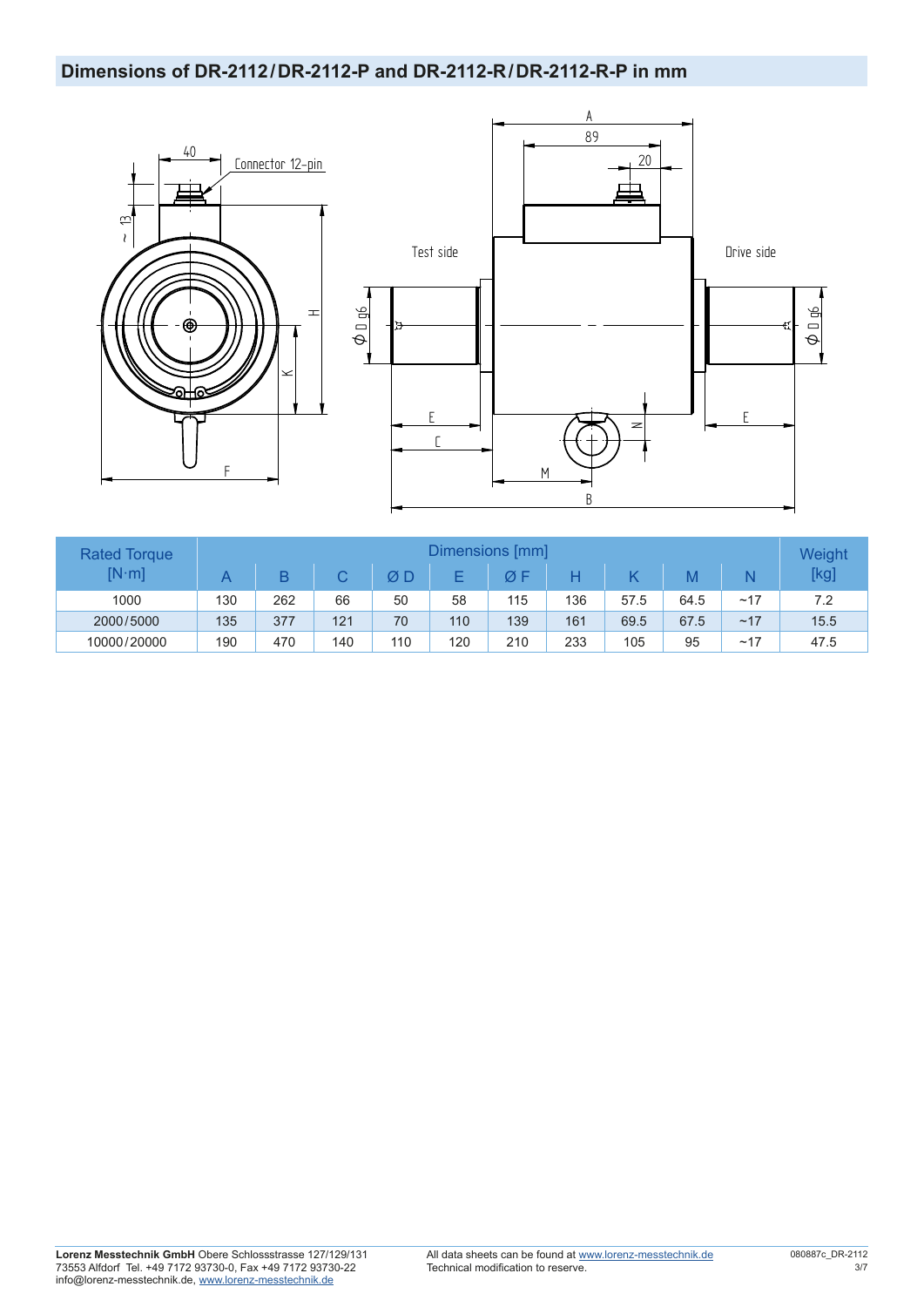# **Dimensions of Version with Feather Keys in mm**



|                    | Dimensions [mm] |     |     |     |                         |      |  |  |  |  |
|--------------------|-----------------|-----|-----|-----|-------------------------|------|--|--|--|--|
| Rated Torque [N·m] | B               | ØD  | E   |     | Feather $Key1$          | [kg] |  |  |  |  |
| 0.1/0.2/0.5/1/2/5  | 85              | 8   | 17  | 14  | $2 \times 2 \times 14$  | 0.2  |  |  |  |  |
| 10                 | 85              | 10  | 17  | 14  | $3 \times 3 \times 14$  | 0.2  |  |  |  |  |
| 20/30              | 111.5           | 18  | 18  | 14  | $6 \times 6 \times 14$  | 0.5  |  |  |  |  |
| 50/100             | 147.5           | 18  | 36  | 30  | $6 \times 6 \times 30$  | 0.6  |  |  |  |  |
| 200/500            | 159.5           | 32  | 38  | 36  | $10 \times 8 \times 36$ | 1.5  |  |  |  |  |
| 1000               | 262             | 50  | 58  | 50  | $14 \times 9 \times 50$ | 7.2  |  |  |  |  |
| 2000/5000          | 377             | 70  | 110 | 100 | 20 x 12 x 100           | 15.5 |  |  |  |  |
| 10000 / 20000      | 570             | 110 | 170 | 160 | 28 x 16 x 160           | 47.5 |  |  |  |  |

# **Connection Assignment**

| 12-pin |                         | DR-2112/DR-2112-P and DR-2112-R/DR-2112-R-P |
|--------|-------------------------|---------------------------------------------|
| Pin A  | <b>NC</b>               |                                             |
| Pin B  | Signal angle B (option) | 5V TTL                                      |
| Pin C  | Signal $(+)$            | $±5V$ ( $±10V$ )                            |
| Pin D  | Signal (GND)            | 0V                                          |
| Pin E  | Supply (GND)            | 0V                                          |
| Pin F  | Supply $(+)$            | 12  28VDC                                   |
| Pin G  | Signal angle A (option) | 5V TTL                                      |
| Pin H  | <b>NC</b>               |                                             |
| Pin J  | <b>NC</b>               |                                             |
| Pin K  | Control signal          | L < $2.0V$ ; H > $3.5V$                     |
| Pin L  | <b>NC</b>               |                                             |
| Pin M  | Shield                  |                                             |



<sup>&</sup>lt;sup>1</sup> Calculated load type for feather key: single side light shocks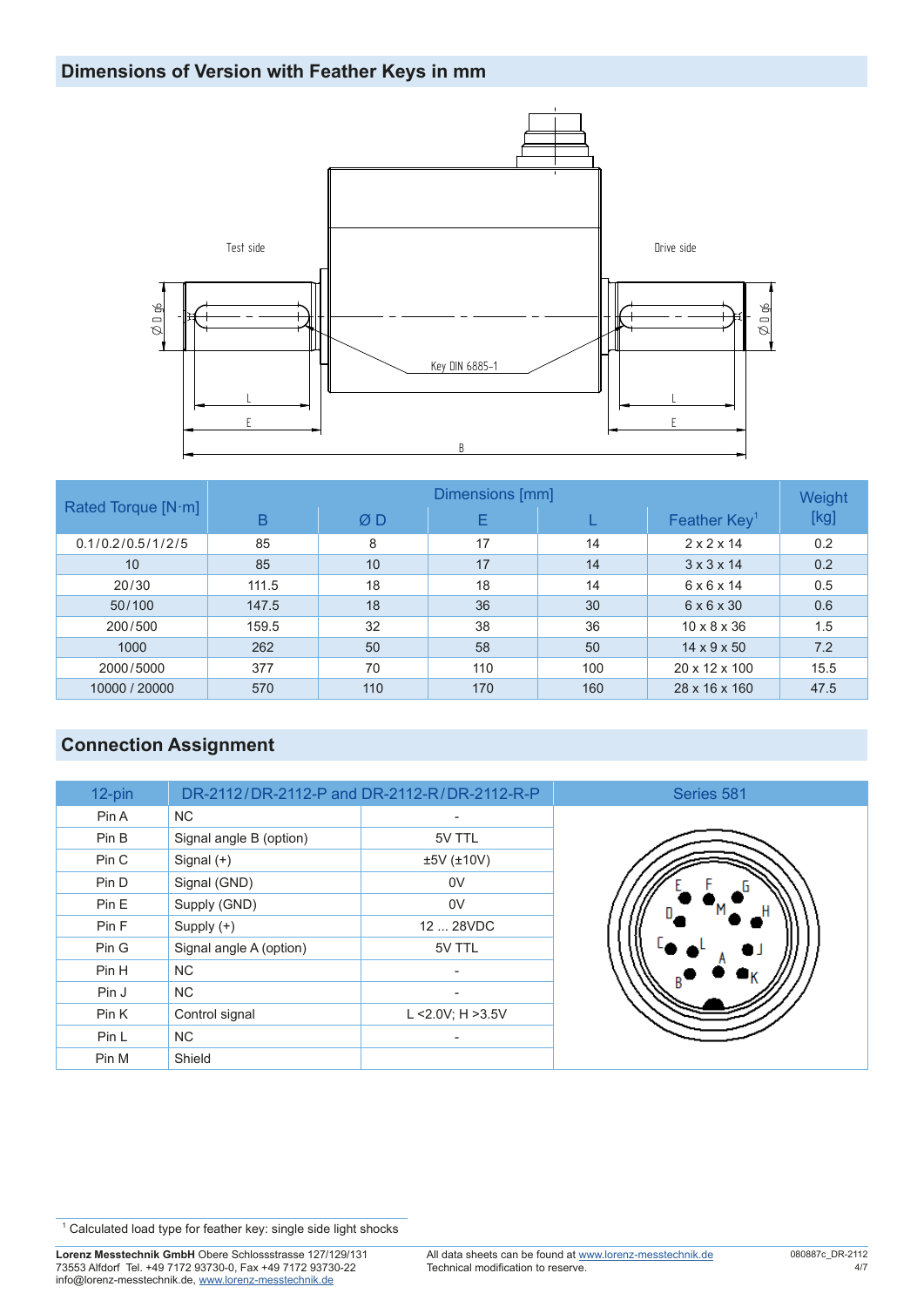### **Technical Data acc. to VDI/VDE/DKD 2639**

| <b>Torque Sensor</b>                                           |                          | DR-2112/DR-2112-P   | DR-2112-R/DR-2112-R-P          |  |
|----------------------------------------------------------------|--------------------------|---------------------|--------------------------------|--|
| Rated torque Mnom                                              | $N \cdot m$              | 0.120000            | 0.11000                        |  |
| Accuracy class                                                 | % M <sub>nom</sub>       | 0.1 (optional 0.05) | 0.2                            |  |
| Relative repeatability error in unchanged mounting position b' | $% M_{nom}$              | ±0.02               | ±0.04                          |  |
| Rated range of supply voltage                                  | <b>VDC</b>               |                     | 1228                           |  |
| Current consumption                                            | mA                       |                     | ≤60                            |  |
| Output signal                                                  | $\vee$                   |                     | ±5                             |  |
| Control signal excitation                                      | $\vee$                   |                     | L <2.0; $H > 3.5$              |  |
| Sample rate                                                    | kSample/s                | 10                  |                                |  |
| Electrical connection                                          |                          |                     | 12-pin series 581 <sup>2</sup> |  |
| Reference temperature Tref                                     | $^{\circ}C$              | 23                  |                                |  |
| Rated temperature range                                        | $^{\circ}C$              | 545                 |                                |  |
| Operating temperature range                                    | $^{\circ}C$              |                     | 060                            |  |
| Storage temperature range                                      | $^{\circ}C$              |                     | $-1070$                        |  |
| Temperature effect on zero signal TK <sub>0</sub>              | % $M_{\text{nom}}$ /10 K | ±0.2                | ±0.3                           |  |
| Temperature effect on characteristic value $TK_C$              | % M <sub>nom</sub> /10 K | ±0.1                | ±0.15                          |  |
| Maximum operating torque $M_G$ (static)                        | % M <sub>nom</sub>       |                     | 150                            |  |
| Torque limit M <sub>max</sub> (static)                         | % $M_{\text{nom}}$       |                     | 200                            |  |
| Breaking torque $M_B$ (static)                                 | % M <sub>nom</sub>       |                     | >300                           |  |
| Permissible oscillation stress when subjected to torque Mdf    | % M <sub>nom</sub>       |                     | 70 (peak-to-peak)              |  |
| Level of protection                                            |                          |                     | <b>IP50</b>                    |  |

| Article-No.<br>DR-2112 | Article-No.<br>DR-2112-P <sup>3</sup> | Torque<br>$\begin{bmatrix} \mathbf{N} \cdot \mathbf{m} \end{bmatrix}$<br>Rated | Speed<br>$[\text{min-1}]$<br>Limit | Rate<br>Spring Rate<br>[N·m/rad] | <b>Mass Moment of Inertia</b><br><b>Drive Side</b> | $\left[\text{kg}\cdot\text{m}^2\right]^4$<br><b>Test Side</b> | Axial Force<br>Limit [N] <sup>5</sup> | Force<br>[N] <sup>5</sup><br>Limit<br>Lateral |
|------------------------|---------------------------------------|--------------------------------------------------------------------------------|------------------------------------|----------------------------------|----------------------------------------------------|---------------------------------------------------------------|---------------------------------------|-----------------------------------------------|
| 102570                 | 115285                                | 0.1                                                                            | 15000                              | $1.8E + 01$                      | 1.9E-06                                            | 2.8E-07                                                       | 42                                    | 0.9                                           |
| 101930                 | 115284                                | 0.2                                                                            | 15000                              | $1.8E + 01$                      | 1.9E-06                                            | 2.8E-07                                                       | 58                                    | 1.2                                           |
| 101709                 | 115283                                | 0.5                                                                            | 15000                              | $1.2E + 02$                      | 1.9E-06                                            | 2.8E-07                                                       | 172                                   | 1.9                                           |
| 101597                 | 103655                                | 1                                                                              | 15000                              | $1.2E + 02$                      | 1.9E-06                                            | 2.8E-07                                                       | 227                                   | 2.9                                           |
| 102348                 | 114947                                | 2                                                                              | 15000                              | $3.6E + 02$                      | 1.9E-06                                            | 2.9E-07                                                       | 348                                   | 5.5                                           |
| 101840                 | 106697                                | 5                                                                              | 15000                              | $4.0E + 02$                      | 1.9E-06                                            | 2.9E-07                                                       | 650                                   | 14                                            |
| 102761                 | 106847                                | 10                                                                             | 15000                              | $9.3E + 02$                      | $2.1E-06$                                          | 3.8E-07                                                       | 1000                                  | 26                                            |
| 102263                 | 105931                                | 20                                                                             | 15000                              | $4.5E + 03$                      | $1.2E-05$                                          | 9.9E-06                                                       | 1680                                  | 43                                            |
| 102111                 | 103289                                | 30                                                                             | 15000                              | $4.5E + 03$                      | 1.2E-05                                            | 9.9E-06                                                       | 2200                                  | 65                                            |
| 102451                 | 105943                                | 50                                                                             | 15000                              | $8.5E + 03$                      | 1.3E-05                                            | $1.2E-05$                                                     | 3100                                  | 80                                            |
| 101979                 | 104019                                | 100                                                                            | 12000                              | $8.5E + 03$                      | 1.3E-05                                            | 1.2E-05                                                       | 4800                                  | 160                                           |
| 102177                 | 105885                                | 200                                                                            | 10000                              | $6.7E + 04$                      | 1.0E-04                                            | $9.0E-05$                                                     | 8000                                  | 290                                           |
| 102316                 | 108437                                | 500                                                                            | 10000                              | $7.1E + 04$                      | 1.0E-04                                            | 9.0E-05                                                       | 14000                                 | 700                                           |
| 103652                 | 115282                                | 1000                                                                           | 8000                               | $3.1E + 05$                      | 1.6E-03                                            | $1.1E-03$                                                     | 23000                                 | 900                                           |
| 103349                 | 110873                                | 2000                                                                           | 5500                               | $7.2E + 05$                      | 5.3E-03                                            | 4.3E-03                                                       | 33000                                 | 1200                                          |
| 103797                 | 112778                                | 5000                                                                           | 5500                               | $8.0E + 05$                      | 5.4E-03                                            | 4.3E-03                                                       | 57000                                 | 2800                                          |
| 105483                 | 114737                                | 10000                                                                          | 5000                               | $3.1E + 06$                      | 4.0E-02                                            | 3.7E-02                                                       | 90000                                 | 4400                                          |
| 105484                 | 115297                                | 20000                                                                          | 5000                               | $3.7E + 06$                      | 4.0E-02                                            | 3.8E-02                                                       | 130000                                | 8200                                          |

<sup>&</sup>lt;sup>2</sup> Female cable connector in scope of delivery at first delivery<br><sup>3</sup> Version '-P' feather key<br><sup>4</sup> Without option speed/angle measurement

<sup>&</sup>lt;sup>5</sup> Unsupported shaft (free floating assembly)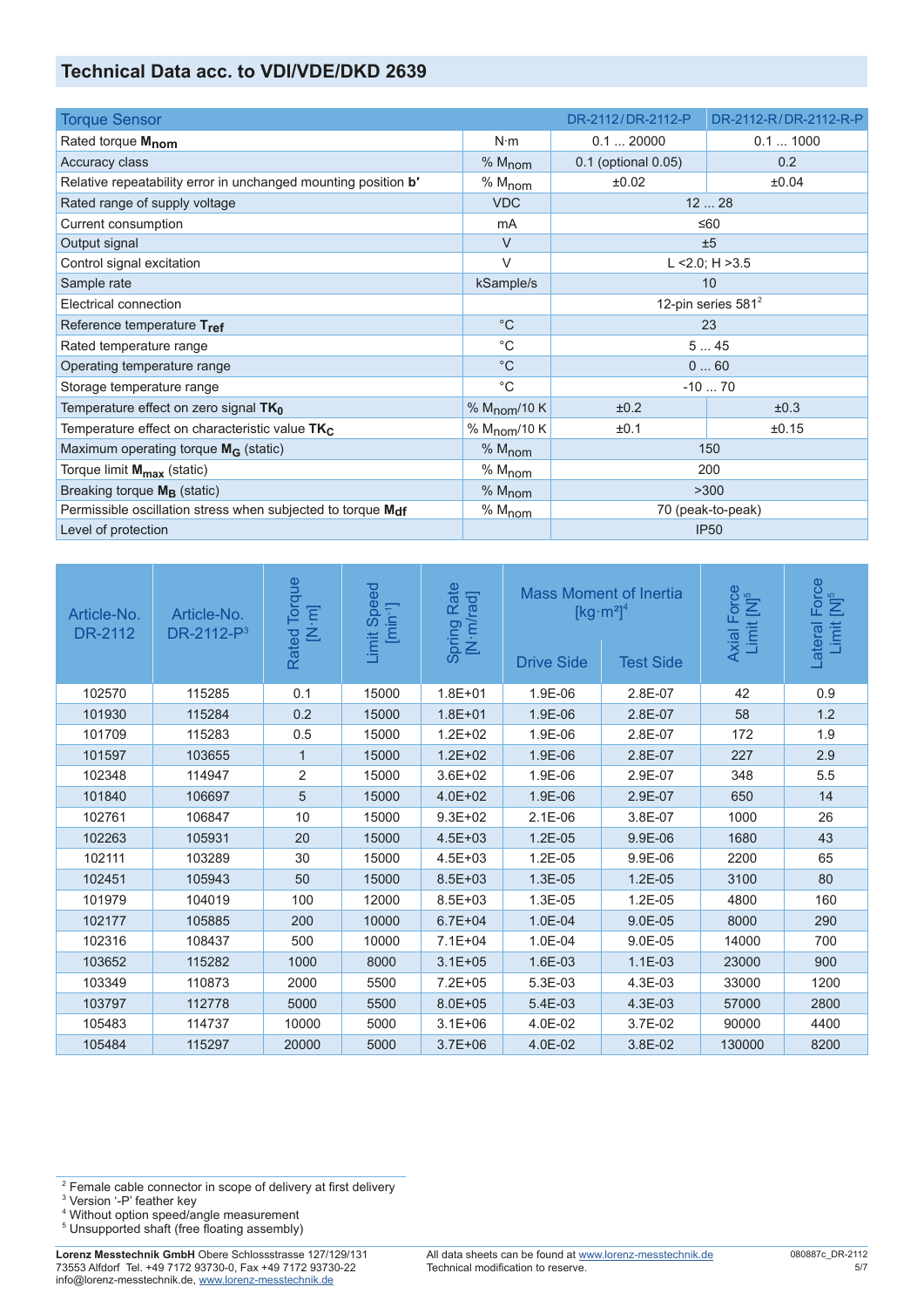## **Technical Data acc. to VDI/VDE/DKD 2639 (continued)**

| Article-No.<br>DR-2112-R <sup>6</sup> | Article-No.<br>DR-2112-R- $P3$ | lorque<br>$\overline{E}$<br>叾<br>Rated | $\overline{6}$<br>Sper<br>$[min-1]$<br>Limit | Rate<br>[N·m/rad]<br>Spring | <b>Drive Side</b> | <b>Mass Moment of Inertia</b><br>[kg $\cdot$ m <sup>2</sup> ] <sup>4</sup><br><b>Test Side</b> | Axial Force<br>Limit [N] <sup>5</sup> | Force<br>$\sum_{i=1}^{n}$<br>Limit<br>Lateral |
|---------------------------------------|--------------------------------|----------------------------------------|----------------------------------------------|-----------------------------|-------------------|------------------------------------------------------------------------------------------------|---------------------------------------|-----------------------------------------------|
| 108678                                | 113453                         | 0.1                                    | 15000                                        | $1.8E + 01$                 | 1.9E-06           | 2.8E-07                                                                                        | 42                                    | 0.9                                           |
| 108679                                | 115279                         | 0.2                                    | 15000                                        | $1.8E + 01$                 | 1.9E-06           | 2.8E-07                                                                                        | 58                                    | 1.2                                           |
| 108680                                | 115280                         | 0.5                                    | 15000                                        | $1.2E + 02$                 | 1.9E-06           | 2.8E-07                                                                                        | 172                                   | 1.9                                           |
| 108681                                | 115281                         | $\mathbf 1$                            | 15000                                        | $1.2E + 02$                 | 1.9E-06           | 2.8E-07                                                                                        | 227                                   | 2.9                                           |
| 108682                                | 114491                         | 2                                      | 15000                                        | $3.6E + 02$                 | 1.9E-06           | 2.9E-07                                                                                        | 348                                   | 5.5                                           |
| 108683                                | 113452                         | 5                                      | 15000                                        | $4.0E + 02$                 | 1.9E-06           | 2.9E-07                                                                                        | 650                                   | 14                                            |
| 108684                                | 109657                         | 10                                     | 15000                                        | $9.3E + 02$                 | $2.1E-06$         | 3.8E-07                                                                                        | 1000                                  | 26                                            |
| 108686                                | 113223                         | 20                                     | 15000                                        | $4.5E + 03$                 | $1.2E-05$         | 9.9E-06                                                                                        | 1680                                  | 43                                            |
| 108687                                | 111395                         | 30                                     | 15000                                        | $4.5E + 03$                 | 1.2E-05           | 9.9E-06                                                                                        | 2200                                  | 65                                            |
| 108688                                | 110093                         | 50                                     | 15000                                        | $8.5E + 03$                 | 1.3E-05           | $1.2E-05$                                                                                      | 3100                                  | 80                                            |
| 108689                                | 110500                         | 100                                    | 12000                                        | $8.5E + 03$                 | 1.3E-05           | 1.2E-05                                                                                        | 4800                                  | 160                                           |
| 108690                                | 110149                         | 200                                    | 10000                                        | $6.7E + 04$                 | 1.0E-04           | $9.0E - 05$                                                                                    | 8000                                  | 290                                           |
| 108691                                | 109209                         | 500                                    | 10000                                        | $7.1E + 04$                 | 1.0E-04           | 9.0E-05                                                                                        | 14000                                 | 700                                           |
| 108692                                | 115278                         | 1000                                   | 8000                                         | $3.1E + 05$                 | 1.6E-03           | $1.1E-03$                                                                                      | 23000                                 | 900                                           |

# **Options**

| Article-No. | <b>Description</b>                                       |                                          |
|-------------|----------------------------------------------------------|------------------------------------------|
| 101695      | Accuracy class                                           | $0.05 \% M_{\text{nom}}$                 |
| 103562      | Output signal                                            | ±10V                                     |
| 101560      | Speed/angle measurement, 2 x 360 impulses, 90° displaced | 5V TTL, CW-turn<br>(HA roor<br>(HB nunur |
| $104097^7$  | Speed measurement, 1 x 60 impulses                       | 5V TTL                                   |
| 106154      | Control signal                                           | $150%$ M <sub>nom</sub>                  |
| 100739      | Control signal                                           | 80 % M <sub>nom</sub>                    |

## **Calibrations**

| Article-No. | <b>Description</b>                                                       |              |
|-------------|--------------------------------------------------------------------------|--------------|
| 400676      | Linearity diagram in accordance to factory standard                      | 25 % steps   |
| 400664      | Linearity diagram in accordance to factory standard                      | $10\%$ steps |
| 400961      | Proprietary calibration acc. to VDI/VDE 2646                             | 3 steps      |
| 400700      | Proprietary calibration acc. to VDI/VDE 2646                             | 5 steps      |
| 400688      | Proprietary calibration acc. to VDI/VDE 2646                             | 8 steps      |
| 401023      | Proprietary calibration for the angle of rotation acc. to VDI/VDE 2648-1 |              |
|             | DAkkS-Calibration/Standard on request                                    |              |

3 Version '-P' feather key 4 Without option speed/angle measurement 5 Unsupported shaft (free floating assembly)

<sup>6</sup> Version '-R' accuracy class 0.2 % M<sub>nom</sub><br>7 Rated torgue >10000 N·m

Rated torque ≥10000 N·m